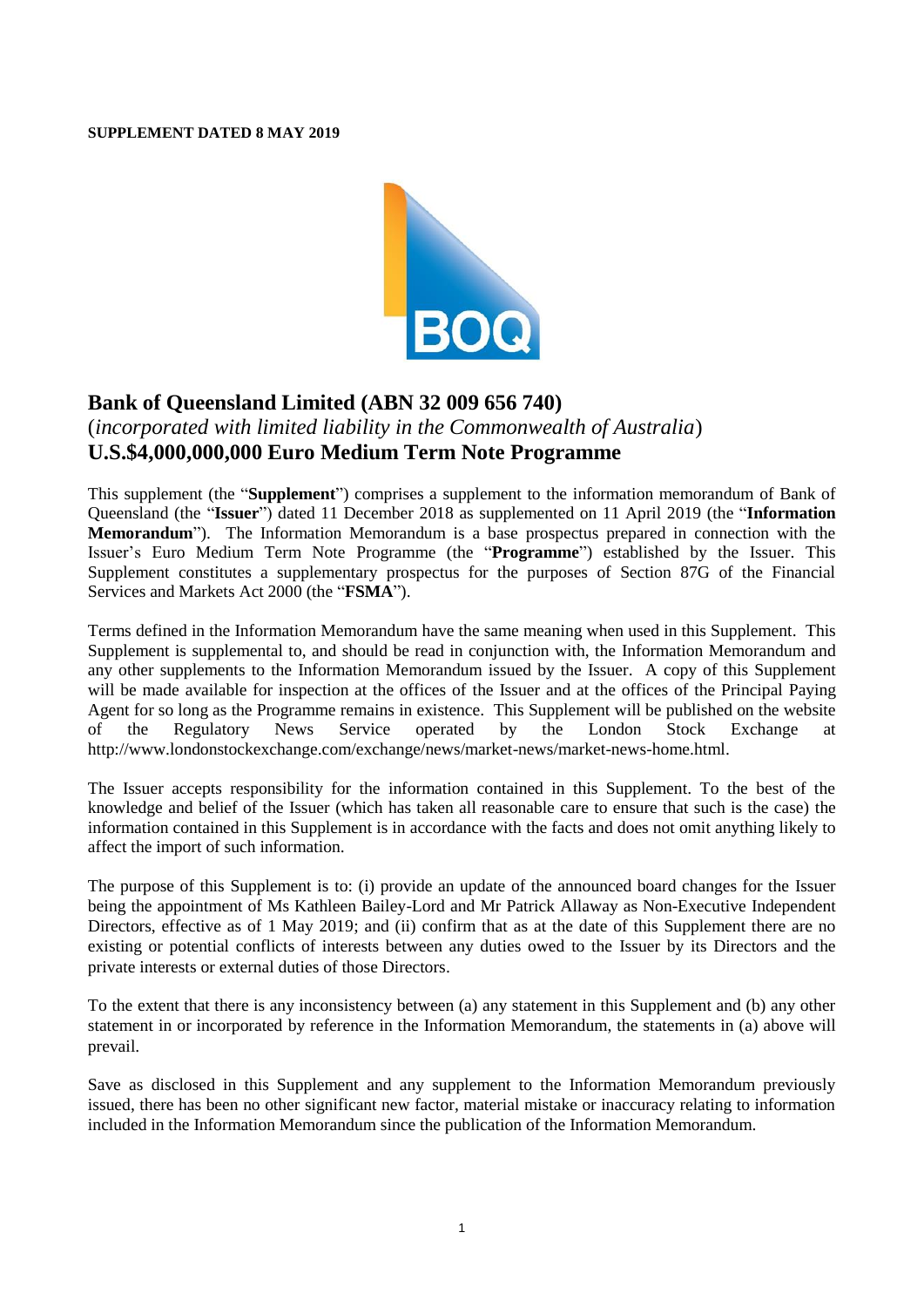### **Updates to the Information Memorandum**

#### *Board Changes*

Effective as of 1 May 2019, Ms Kathleen Bailey-Lord and Mr Patrick Allaway are appointed as Non-Executive Independent Directors of the Issuer.

The following biographies are added to the end of the list of Director biographies in the section entitled "*Bank of Queensland Limited – Directors*" on page 75 of the Information Memorandum:

| Name, qualifications and<br>independence status       | <b>Experience, special responsibilities and other Directorships</b>                                                                                                                                                                                                                                                                                                                                                                                                                                                                                                                                |
|-------------------------------------------------------|----------------------------------------------------------------------------------------------------------------------------------------------------------------------------------------------------------------------------------------------------------------------------------------------------------------------------------------------------------------------------------------------------------------------------------------------------------------------------------------------------------------------------------------------------------------------------------------------------|
| <b>Kathleen Bailey-Lord</b><br>BA (Hons), MAMP, FAICD | Ms Bailey-Lord was appointed as a Non-Executive Director of<br>the Bank in May 2019.                                                                                                                                                                                                                                                                                                                                                                                                                                                                                                               |
| Non-Executive Independent<br>Director                 | Ms Bailey-Lord is an experienced company director and<br>corporate advisor. Ms Bailey-Lord is currently a Non-Executive<br>Director of QBE Insurance (AUSPAC), Melbourne Water and<br>Monash College.                                                                                                                                                                                                                                                                                                                                                                                              |
|                                                       | Ms Bailey-Lord has 20 years of senior executive experience<br>across Australia, New Zealand and Asia. Ms Bailey-Lord has<br>led businesses through complex and transformational change,<br>often leveraging digital solutions to enable new business<br>models. Ms Bailey-Lord's experience spans the technology<br>industry at IBM, financial services at ANZ Bank, professional<br>services and marketing/media. Ms Bailey-Lord sits on the<br>AICD Victorian Council and the AICD Technology,<br>Governance and Innovation Panel (pro-bono roles). She is a<br>member of Chief Executive Women. |
|                                                       | Ms Bailey-Lord is a member of the Information Technology<br>Committee.                                                                                                                                                                                                                                                                                                                                                                                                                                                                                                                             |
| <b>Patrick Allaway</b><br><b>BA/LLB</b>               | Mr Allaway was appointed as a Non-Executive Director of the<br>Bank in May 2019.                                                                                                                                                                                                                                                                                                                                                                                                                                                                                                                   |
| Non-Executive Independent<br>Director                 | Mr Allaway has extensive senior executive, non-executive, and<br>corporate advisory experience across the financial services,<br>property, media and retail sectors.                                                                                                                                                                                                                                                                                                                                                                                                                               |
|                                                       | Mr. Allaway's executive career was in financial services with<br>Citibank and Swiss Bank Corporation (now UBS) working in<br>Sydney, New York, Zurich and London. Mr. Allaway was<br>Managing Director SBC Capital Markets & Treasury with<br>direct responsibility for a global business operating in 16<br>countries.                                                                                                                                                                                                                                                                            |
|                                                       | Mr. Allaway brings over 30 years' experience in financial<br>services across financial markets, capital markets, and corporate<br>advisory. This included an advisory role in the media sector,<br>responding to considerable digital disruption.                                                                                                                                                                                                                                                                                                                                                  |